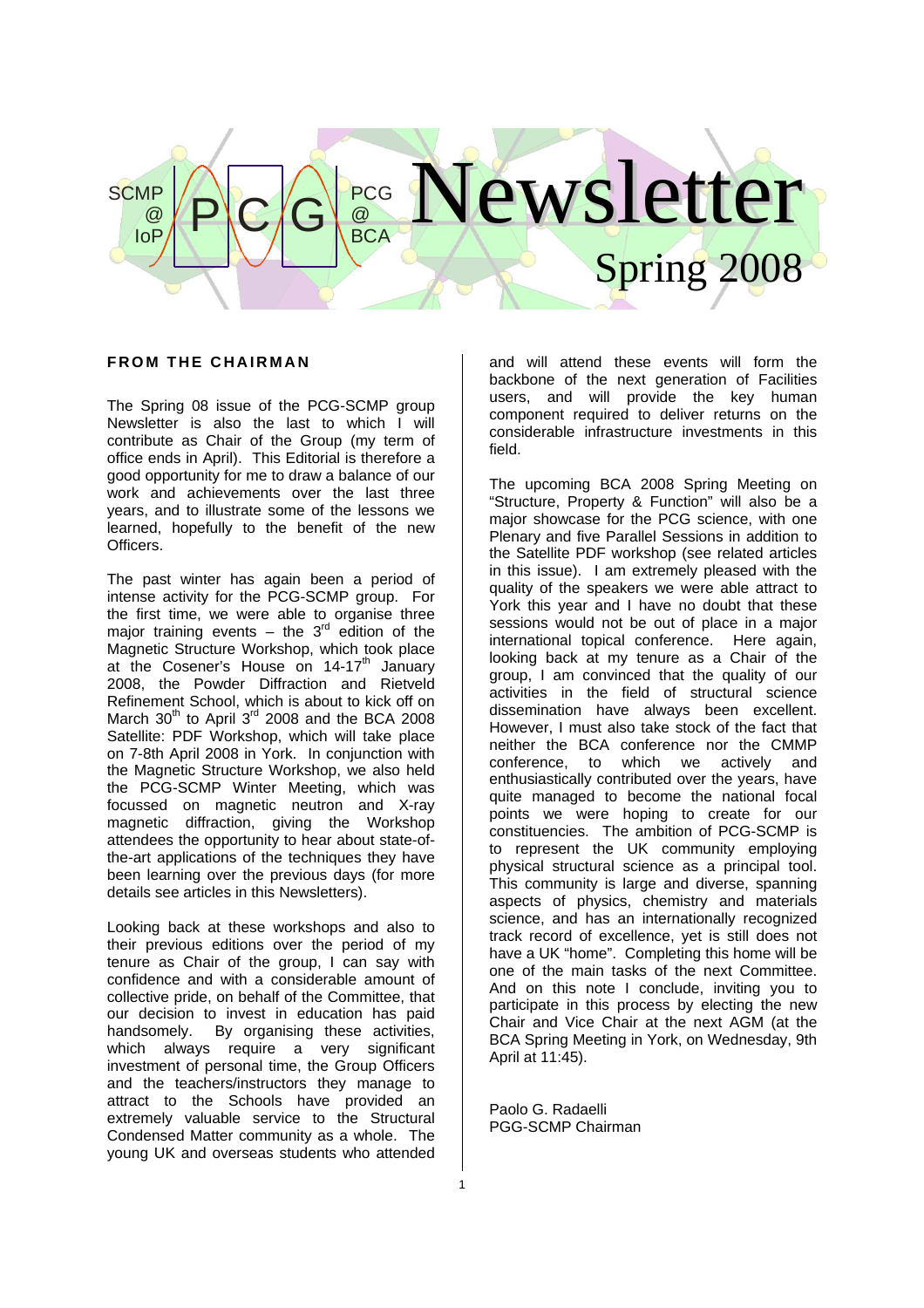## **ANNOUNCEMENTS**

There are still a few days left to nominate someone or get yourself nominated for one of the two PCG-SCMP Prizes. The deadline for nominations for both Prizes is Friday, 14<sup>th</sup> March 2008.

#### **Physical Crystallography Prize 2008**

#### **Call for Nominations**

The Physical Crystallography Prize is awarded for the best recently published work by a person in the early stages of their career, working in the field of Physical Crystallography, whose research is expected to make a significant impact in the field. The award is traditionally presented at the BCA Spring Meeting and the winner gives a Prize Lecture at that meeting. The Physical Crystallography Prize currently consists of a cash award of £1000 plus expenses for attending the Spring Meeting to deliver the Prize Lecture.

Nominations for the prize must be submitted to the Chair of the Physical Crystallography Group, Prof. Paolo Radaelli (p.g.radaelli@rl.ac.uk), by 14<sup>th</sup> March 2008 and the Prize will be awarded at the 2008 BCA Spring Meeting in York,  $8-10^{th}$ April 2008.

#### **Thesis Prize 2008**

#### **Call for Nominations**

The Physical Crystallography Group is pleased to invite entries for the PANalytical Thesis Prize in Physical Crystallography. The prize will be awarded for the best use of techniques or methods of Physical Crystallography in a successfully examined thesis submitted in the period from 1<sup>st</sup> September 2006 to 31<sup>st</sup> December 2007. The amount of the prize, which will be sponsored by PANalytical Ltd, will be £500.

To be eligible for the prize, candidates must be a member of the Structural Condensed Matter Group of the IoP and/or the British Crystallographic Association (BCA). Nonmembers may enter the competition but will be required to join the BCA at the student rate to progress their nomination further (current rate £10 per annum or £27.50 for 3 years of the PhD degree).

To enter the competition, candidates must submit:

(a) a copy of the Thesis on CD-ROM.

(b) a personal statement of not more than 500 words explaining why the thesis should be considered for the prize and including a clear description of the role of Physical Crystallography (as defined on the website www.pcg-scmp.org or otherwise) in the research.

(c) the names and contact details of two academic referees, one of whom may be the thesis supervisor, who will be able to comment on the thesis research of the candidate.

In order for a thesis to be eligible for the award, the Physical Crystallography element must be central to the work of the thesis, which must also demonstrate a context over and above structural work for its own sake.

Nominations for the prize must be submitted to the Chair of the Physical Crystallography Group, Prof. Paolo Radaelli (p.g.radaelli@rl.ac.uk), by 14<sup>th</sup> March 2008 and the Prize will be awarded at the 2008 BCA Spring Meeting in York,  $8-10^{th}$ April 2008.

## **FUTURE EVENTS**

#### **Meeting Calendar**

- Neutron & Muon User Meeting, 18-19<sup>th</sup> March 2008, Nottingham
- Powder Diffraction and Rietveld Refinement School, 30<sup>th</sup> March-3<sup>rd</sup> April 2008, Durham
- BCA 2008 Satellite: PDF Workshop, 7- 8<sup>th</sup> April 2008, York
- BCA Spring Meeting, 8-10<sup>th</sup> April 2008, York
- XXI IUCr Congress and General Assembly ,  $23^{rd}$ -31st August 2008, Osaka, Japan
- 11<sup>th</sup> European Powder Diffraction<br>Conference (FPDIC) 18-22<sup>nd</sup> Conference (EPDIC), September 2008, Warsaw, Poland

## **BCA Spring Meeting, 8-10th April 2008, York**



The BCA Spring Meeting will take place from 8- 10<sup>th</sup> April 2008 in York. The meeting is themed "Structure, Property & Function". Over three days, it will feature a number of scientific sessions of interest to a wide condensed matter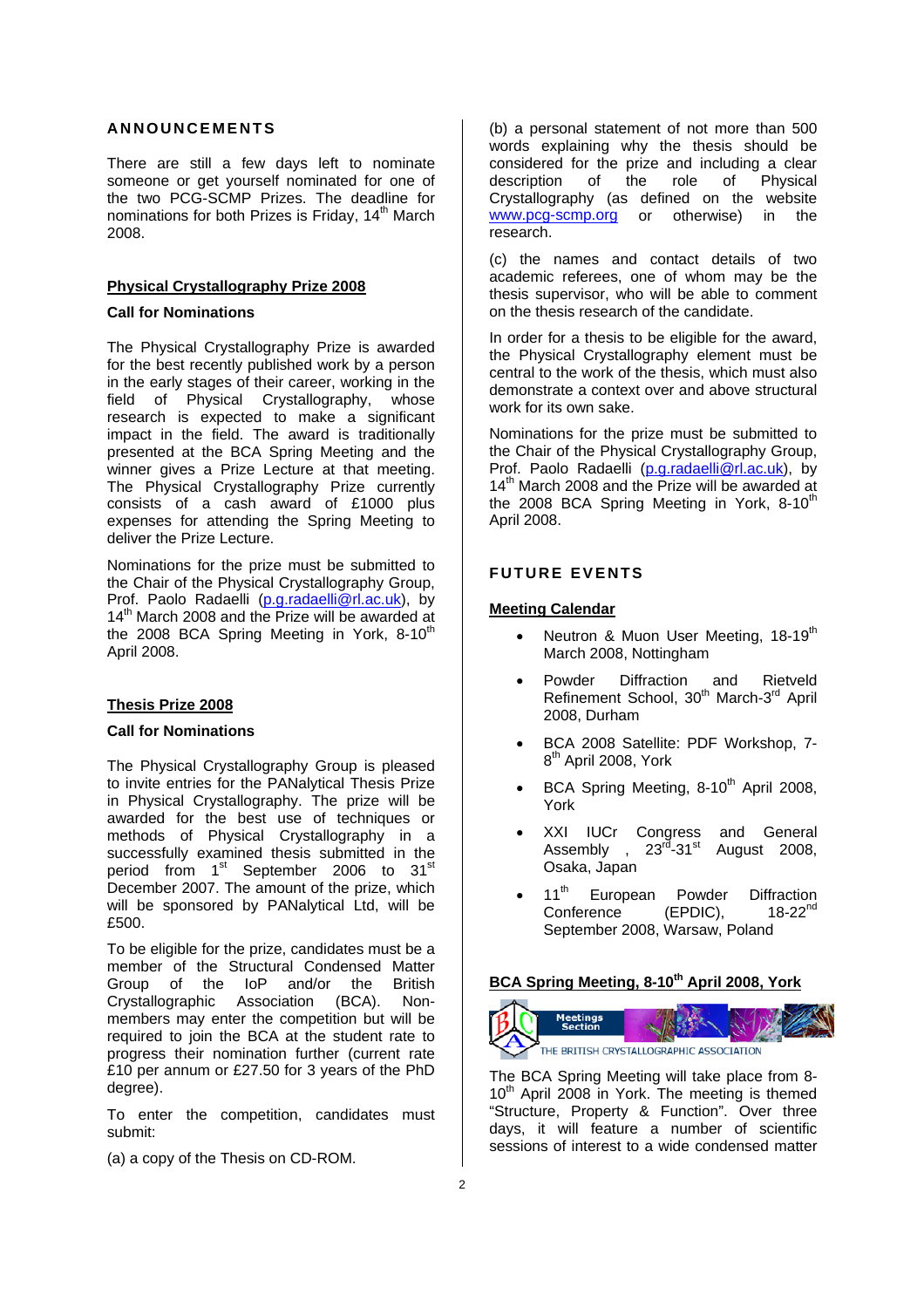community, solid state chemists, physicists and materials scientists alike.

**The PCG plenary lecture**, entitled *Charge Order in Oxides - Putting the Fun into Functional Materials*, will be given by Professor Paul Attfield (University of Edinburgh) on **Wednesday, 9th April, 9:00-9:45).** 

PCG parallel sessions include:

#### **Local Structure and Disorder in Crystalline Materials (Tuesday 8th April, 13:30-15:00)**

This session will focus on total scattering methods which aim to obtain information on both long and short range order. For many functional materials structural knowledge on a range of length scales is vital for understanding their properties.

13:30-14:00: Thomas Proffen (Los Alamos Neutron Science Center): *Total Scattering: the Key to Understanding the Local- and Medium-Range Structure of Materials* 

14:00-14:30: Sharon Ashbrook (St Andrews): *Investigating Local Structure and Disorder by MAS NMR* 

14:30-14:45: Simon Hibble (Reading): *Not So Simple: The Structures and Dynamics of Simple Transition-Metal Cyanides from Total Diffraction* 

14:45-15:00: Alex Hannon (ISIS): *Polyhedral Distortion in Glasses and Crystals* 

### **Crystal Chemistry of Functional Extended Solids (Wednesday 9th April, 10:15-11:45)**

Properties of solid state materials and their functionalities are inherently related to their crystal structures. This session will highlight examples of structure-property relationship studies in extended solids, such as inorganic oxides and chalcogenides.

10:15-10:45: Peter Slater (Surrey): *Relationship between Structure and Conductivity in New Ionic Conductors* 

10:45-11:15: Edmund Cussen (Strathclyde): *Switching on Fast Lithium Ion Conductivity: Structure and Transport Properties of the Garnet Structure* 

11:15-11:45: Ian Reaney (Sheffield): *Crystal Chemistry of Dielectric Ceramics*

## **Functional Molecular Materials II (Wednesday 9th April, 15:30–17:00)**

The field of molecule-based materials has seen a very rapid progress since the discovery of compounds with a variety of technologically important properties such as conductivity, superconductivity and ferromagnetism. One of the major opportunities offered by this area is the possibility of designing building blocks which combine properties allowing the preparation of multifunctional materials. This session will focus on the new discoveries and achievements in the field.

15:30-16:00: Kosmas Prassides (Durham): *Fullerene Superconductivity: Are There Any Surprises Left?* 

16:00-16:30: Darren Bradshaw (Liverpool):<br>Pressure-Dependent Hysteretic Sorption *Pressure-Dependent Hysteretic Sorption Behaviour in a Flexible Metal-Organic Framework* 

16:30-17:00: Alessandro Prescimone (Edinburgh): *High Pressure And Magneto-Structural Correlations in Single Molecule Magnets* 

#### **Strongly Correlated Electron Systems I (Thursday 10th April, 10:15-11:45)**

Strongly correlated systems where changes in structural properties are intimately linked with changes in electronic/magnetic properties remain an extremely topical area in condensed matter physics. These sessions will cover various aspects of this field such as multiferroics, materials displaying charge ordering, materials with electronic and or magnetic phase transitions and GMR materials.

10:15-10:45: Des McMorrow (UCL): *XRS Study of the Electric Control of Chiral Magnetic Domains in Multiferroic TbMnO3*

10:45-11:15: Claudio Mazzoli (ESRF): *New Magnetic Spin State Evidenced by XRS in a Frustrated Spin System* 

11:15-11:45: Martin Lees (Warwick): *Magnetic*  Order in Ca<sub>3</sub>Co<sub>2</sub>O<sub>6</sub>

## **Strongly Correlated Electron Systems II (Thursday 10th April, 12:00-13:30)**

12:00-12:30: Radu Coldea (Bristol): *Charge Order to Remove Orbital Degeneracy in Triangular Antiferromagnet AgNiO2*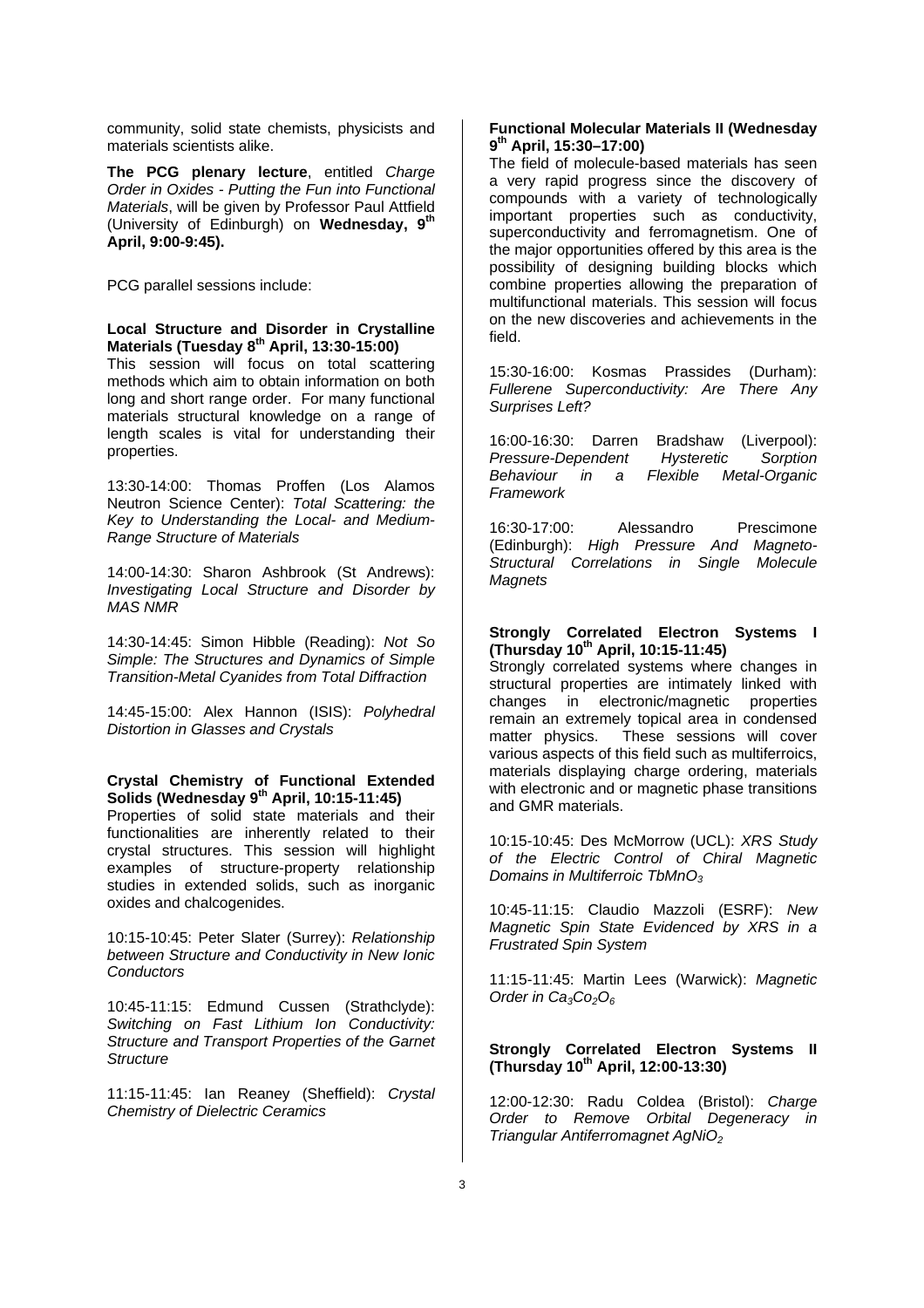12:30-13:00: Neil Mathur (Cambridge)*: Limited Local Electron-Lattice Coupling in Manganites* 

13:00-13:30: Alan Tennant (Hahn-Meitner Institut): *Patterning of Sodium Ions and the Control of Electrons in Sodium Cobaltate* 

The full scientific programme and further details about the conference can be found at: www.crystallography-meetings.org.uk

### **BCA 2008 Satellite: PDF Workshop, 7-8th April 2008, York**

Matt Tucker (ISIS) and Thomas Proffen (LANSCE) will run a full day hands-on PDF workshop.

The importance of local structure and disorder in crystalline materials is increasingly being recognised as a key property of many functional materials. From negative thermal expansion to solid state amorphisation and the 'nanoscale' problem to improved fuel cell technology, a clear picture of the local atomic structure is essential to understanding these phenomena and solving the associated problems.

A powerful technique for exploring the local structure of materials is total scattering, also known at the PDF method. Synchrotron X-ray and/or neutron powder diffraction data can be used to obtain information on the local, medium and long range atomic structure simultaneously. To gain the maximum information from the data, specialised refinement methods are required. Two of the most powerful methods currently available for refining this type of data are RMCProfile and PDFFIT.

The aim of this workshop is to provide an overview of the methods and the opportunity to gain some hands-on experience of applying them to total scattering data. No previous experience is required.

For more information about the workshop please email Matt Tucker (m.g.tucker@rl.ac.uk) or Ivana Evans (ivana.radosavljevic@durham.ac.uk).

## **PCG-SCMP AGM**

The PCG-SCMP Annual General Meeting will be held during the BCA Spring Meeting in York, on Wednesday,  $9<sup>th</sup>$  April at 11:45. Elections for positions of the Committee Chair and Vice-Chair will be held at the AGM.

## **YOUNG CRYSTALLOGRAPHERS**

# YC Meeting, 7-8<sup>th</sup> April 2008, York

The Young Crystallographers satellite will be held  $7-8^{th}$  April 2008, prior to the main meeting in York. It will follow the familiar format of sessions starting with a plenary lecture, followed by 15 minute contributed talks.

Further details of the satellite and the full scientific programme can be found at the group web pages via: www.crystallography.org.uk.

## **NEWS**

### **Beamline News**

#### **Diamond Beamline I11: High-Resolution Powder Diffraction**

Beamline I11 is a dedicated powder diffraction instrument at Diamond Light Source. An invacuum undulator placed inside the SR machine will provide an intense and highly collimated Xray source and with the necessary optics, a high purity beam of low energy-bandpass X-rays in the range 5 - 30 keV will be delivered at the sample. The double-crystal monochromator (Si111), harmonic rejection mirrors, white beam slits and other auxiliary components are housed in the optics hutch. In the experimental hutch a large heavy duty 3-circle diffractometer (θ-, 2θand δ-circle) has been installed for the mounting of two detection systems to collect high quality diffraction data, i.e. multi-analysing crystals for high angular resolution experiments (Δ*d/d* ~ 10-3-  $10^{-4}$ ) and a fast position sensitive detector for time-resolved studies ( $\Delta t \sim$  ms-s). Powder specimens in capillaries, flat-plate holders or small sample cells can be attached onto a small xyz-table which is mounted on the inner θ-circle. Larger sample cells and stages are mounted on a large moveable sample table. High sample throughput (200 samples, capillary) is available via robotic arm.

When operational, the beamline will be a powerful user facility for high resolution (*d-*space and time) diffraction studies of polycrystalline materials under ambient and non-ambient conditions. At present the commissioning of beamline components with X-ray beam is underway and it is on schedule to receive users in the next beamtime allocation period, AP4 (October 2008 - March 2009). Please refer to the website

http://www.diamond.ac.uk/ForUsers/Welcome for information regarding application procedures.

More technical details about the beamline can be found at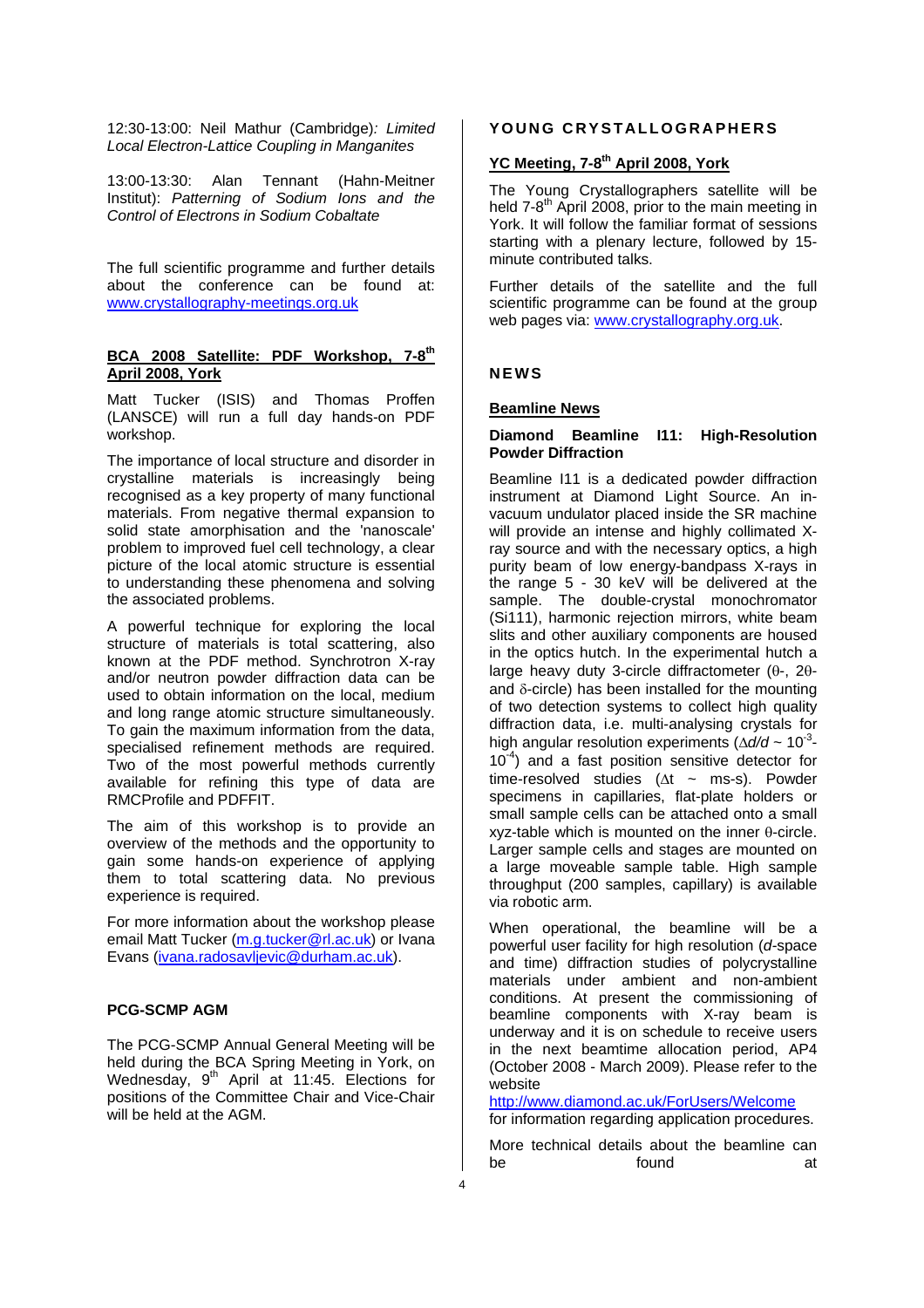## http://www.diamond.ac.uk/Beamlines/Beamlinepl an/I11/default.htm.

I11 Beamline Scientists are: Chiu Tang (c.c.tang@diamond.ac.uk), Steve Thompson (s.p.thompson@diamond.ac.uk) and Julia Parker (j.parker@diamond.ac.uk).

Chiu Tang, Diamond

#### **Diamond Beamline I16: Materials and Magnetism**

During the past 15 years, UK researchers with interests in magnetic X-ray scattering and studies of weak electronic ordering phenomena have had to travel to the ESRF in Grenoble to carry out experiments using the high-flux X-ray beams available from Third Generation Synchrotron Light Sources. Now the UK has its own world-class Third Generation Source, in the form of Diamond, which celebrated its completion, on-time and budget, when it welcomed its first users in January 2007.



*Professor Brian Tanner (Durham University Physics Department) on Diamond Beamline I16 in January 2007* 

One of the first ('Phase-I') beamlines is I16, which is optimised for high-resolution studies of weak resonant and non-resonant scattering arising from magnetism, charge and orbital ordering, and other exotic processes which occur at spacegroup-forbidden settings.

The beamline can provide X-ray beams of intensities similar to those of ESRF undulator sources, with a focus size of less than  $50 \times 200$ microns, tunable from 3 - 15 keV. A large, highresolution six-circle kappa diffractometer provides a very open geometry and can support a range of sample environments, including several cryostats with a temperature range between 4 and 800 K. Polarisation can be

manipulated with a diamond phase retarder to produce either horizontal (linear) or circular beams. A linear polarisation analyser is also available to study the polarisation state of the scattered or transmitted beam.

The potential applications of the beamline are actually far wider than its name would suggest. Typical projects carried out and planned for the near future include some of the current 'hot topics' such as multiferroics, along with studies ranging from new resonant phenomena in X-ray physics (thermal motion induced scattering, resonant Borrmann effect), coherent diffraction, polymer films and strain scanning.

For more information on the beamline see the Diamond web site: http://www.diamond.ac.uk or contact steve.collins@diamond.ac.uk. The next proposal deadline is 1<sup>st</sup> April 2008.

Steve Collins, Diamond

### **Diamond Beamline I19: Small-Molecule Single-Crystal Diffraction**

The method of choice for determining the structure of a crystalline solid is single crystal diffraction. Accurate structure determination is vital for understanding the properties of a material and the way in which it functions. Any material which can yield single crystals of sufficient quality and size can be probed using this method. As sources become more powerful and as the methodology and instrumentation become more advanced, it is possible to study crystals of decreasing quality and size, thus making the technique viable to an increasing number of systems which were previously very difficult, if not impossible, to study with singlecrystal techniques.

The use of synchrotron radiation for single crystal diffraction is necessary when structures are too complex, or crystals are of insufficient quality or size to allow structure determination from the relatively low intensity of a laboratory Xray diffractometer. The advantages of synchrotron radiation have been amply demonstrated by station 9.8, and latterly 16.2, at the SRS Daresbury Laboratory where structure determinations have been achieved from samples that would have previously proved intractable on conventional laboratory sources. Building on this achievement, a successful bid was made in 2003 for the construction of a dedicated small-molecule single-crystal X-ray diffraction beamline at the Diamond Light Source (the new synchrotron facility at the Harwell Science and Innovation Campus), and since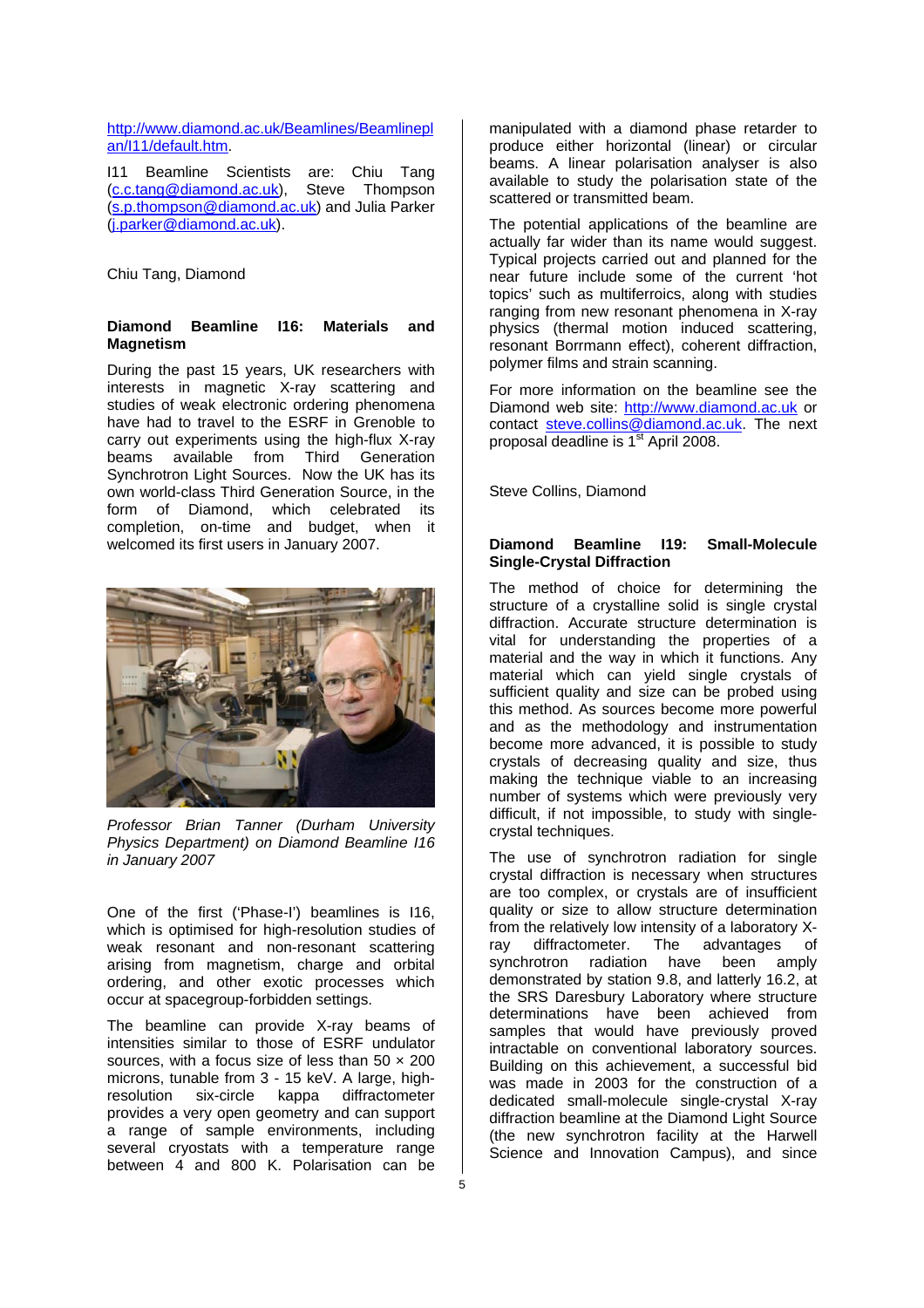then the design and development of the beamline, designated I19, has been moving apace.

The station has been designed to have an optics hutch and two experimental hutches, set up in tandem. The first experimental hutch (EH1), which will be operational from October 2008, is designed for more conventional structural studies and will have a high-throughput mode of operation. The hutch will house a diffractometer with a conventional CCD detector and a robotic sample changer to allow a rapid cycling of samples. It is envisaged that there will be a highdegree of automation in the screening of samples, data collection and the subsequent data analysis. However, this mode of operation will not be fully implemented until the robot is fully commissioned by early 2009. There will be limited scope for specialised sample environment equipment with the EH1 diffractometer, although it will be possible to use small sample cells such as diamond-anvil cells, and most studies will be limited to the use of open-flow cryo-devices either using nitrogen or helium. To increase the scope of structural science supported by 119, the second experimental hutch (EH2) will house a larger diffractometer and will be available during the following allocation period (from April 2009). It is this diffractometer, with its greater flexibility, that is likely to be of more interest for physical crystallography experiments. The EH2 diffractometer will be initially equipped with a conventional CCD detector and a purpose-built fast area detector will be provided as a later upgrade. The EH2 diffractometer will take a range of heavy environmental cells either provided by DLS, such as a closed cycle cryostat, or designed by the user. Equipment for excited state crystallography experiments is currently being designed for commissioning in this larger hutch next year. The two hutch system will allow complex experiments to be set up in the second hutch while allowing the beam to be used in the first hutch, thus optimising beamtime allocations.

Beamline I19 is included in the next call for direct access mode applications, which is now open with a deadline of 1<sup>st</sup> April 2008. This will be for the fourth allocation period AP4 (period October 2008-March 2009). Proposals can be discussed in advance with the Principal Beamline Scientist Dave Allan (david.allan@diamond.ac.uk) or Beamline Scientist Harriot Nowell (harriott.nowell@diamond.ac.uk).

Dave Allan, Diamond

## **RECENT EVENTS**

#### **Magnetic Structure Workshop, 14-17th January 2008**

The challenge faced by researchers, both new and experienced, to studies of magnetism and magnetic structures are considerable. The drive to ordering can lead to unexpected structures that lie at the heart of a material's magnetic properties. Many are captivated by systems that possess competing interactions - these are said to be frustrated, or the coupling between magnetic and electric dipole ordering in multiferroics. Such delicate plays between energies may be first evidenced and characterised by phase diagrams decorated with equally subtle magnetic structure.

The biannual PCG/ISIS workshop on magnetic structure determination provided a rare opportunity to go through the basics of what magnetic structures are, their different types and how they can be described and determined. The language follows that of the physicist because descriptions built from the relevant physics lead to an underlying elegance of the mathematics and the clearest reflection of the physical processes involved. There could be no apology for the sessions being filled with terms such as Bloch waves, propagation vectors. representations and basis functions, as these form the foundation of what magnetic structures are.

The international make-up of the participants affirms the interest and the importance of the subject. The tutors were Juan Rodriguez-Carvajal (ILL), Paolo Radaelli (ISIS), Laurent Chapon (ISIS), Aziz Daoud-Aladine (ISIS) and Andrew Wills (UCL). The workshop began with a summary of the different types of diffractometer available (PR) and the mathematics of the diffraction process (PR, ADA) before the first practical workshop on the indexing the magnetic reflections (JRC). Use of FullProf Studio (LC) allowed simple visualisation of different magnetic structures and an opportunity to become familiar with the Fourier summations that express their language.

The second day took representations from the world of molecular spectroscopy to crystals (LC and ADA) and then to magnetic structures (ASW). These symmetry calculations are daunting to most researchers, not because they are particularly complex, but because they can be long. As programs such as SARAh (ASW) and BasiReps (JRC) perform them in a matter of seconds, care was taken to introduce concepts that will become clear when the participants begin to study their own systems. Introductions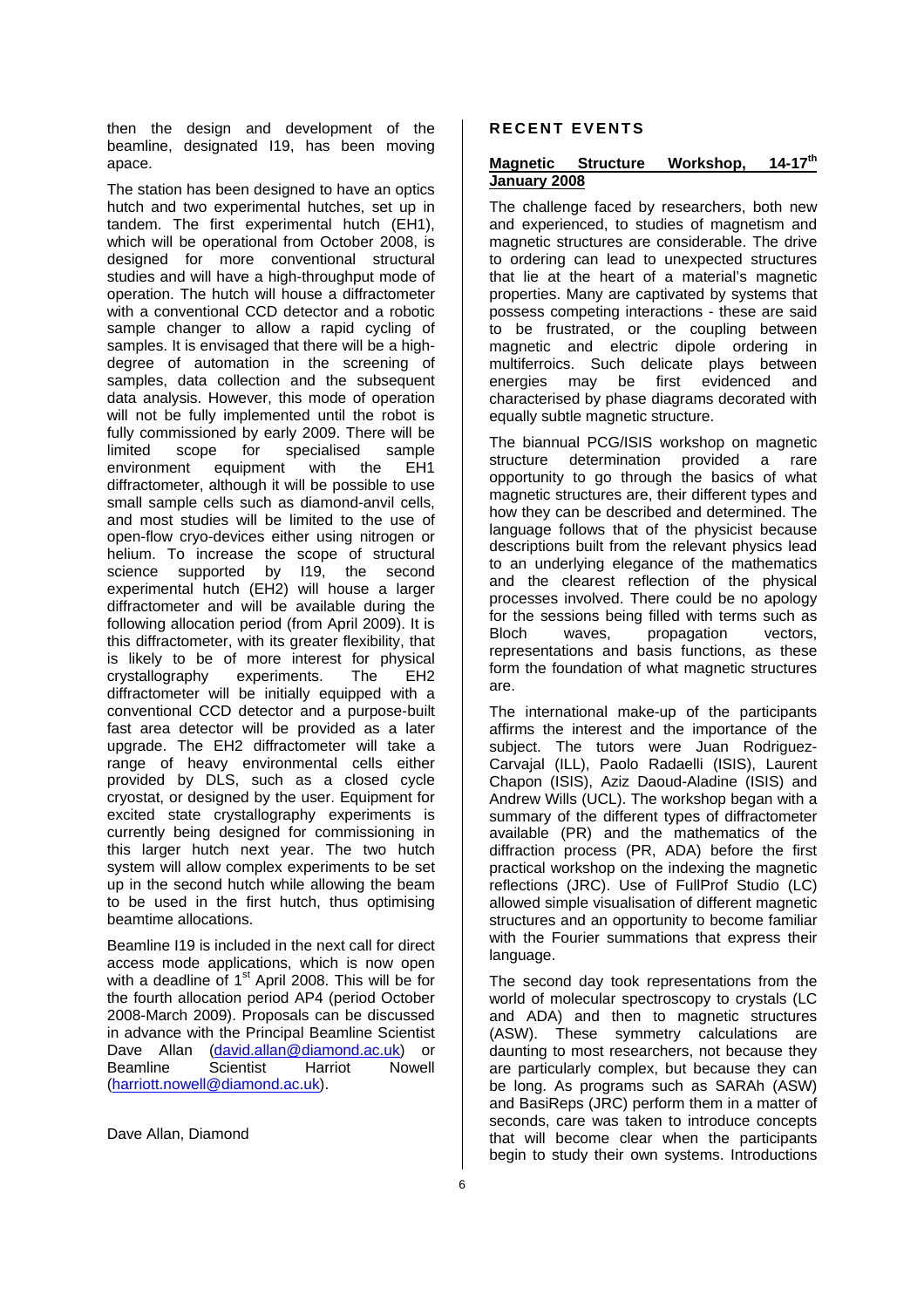to these programs and using them to aid refinements with GSAS and FullProf were also given.

The third day explored the use of Shubnikov space groups (PR). These symmetries are an extension of the space groups familiar to crystallographers and offer opportunities to visualise the interplays between the different symmetries in magnetic structures. The reader is cautioned that they are a limited symmetry description and representational theory if far more general: a statement that was repeated many times at the workshop (!), and exemplified by an example of a refinement using both GSAS and the results of representational theory (ASW).

Andrew Wills, UCL

## **Magnetic Structure Workshop, 14-17th January 2008: From a Student Perspective**

In the second week of January, (probably most peoples first week back after the Christmas break), approximately 25 participants arrived at Cosener's House, Abingdon for the 3<sup>rd</sup> workshop to be held there on "Magnetic Structure Determination from Neutron Diffraction Data", organised by the Physical Crystallography group of the BCA and the ISIS facility. The group consisted of just under 50% UK based participants, a small handful of US researchers, with the remainder being made up of European researchers. This brought a wide range of different levels of experience in magnetic Rietveld refinement to the course, with a rough 50:50 split of GSAS and FullProf users (the two most widely used magnetic Rietveld refinement programs).

The first morning saw a leisurely introduction to the basic strategies of data collection for magnetic Rietveld, basic formulae and why people often choose powder over single crystals, (or more to the point why they often have no choice). The afternoon consisted (after a smallish introduction) of solving solutions without symmetry using simulated annealing and visualising these with FPStudio program (Laurent Chapon).

The second day of the course had some of us wondering if we would be getting wet feet from the rather high Thames at the bottom of the Cosener's House gardens, but crack on we did with symmetry concepts and representational analysis. A particularly useful tool of SARA*h* (Andrew S. Wills) was introduced which from first experiences seemed to make things a lot easier!

In the evening several participants took the opportunity to present flash presentations of what they are studying in their research.

The final day of the course saw the introduction of Shubnikov symmetry and how it can be implemented in the GSAS program. The afternoon was then spent devoted to the students' own problems brought with them, before a formal dinner was held (less formal than previous nights, but with wine provided…) at Cosener's. The remainder of the evening was spent by many in the local pub, mainly glad that the following morning had a leisurely start due to the commencement of the Physical Crystallography Group Winter Meeting.

Overall the course proved a great success, despite the clear gulfs in experiences of the different refinement software between the European and UK/US split. As was announced at the end, it is a rare opportunity that both heads of the diffraction groups of ISIS (Paolo Radaelli) and ILL (Juan Rodriguez-Carvajal) are available to pass their experience to students on a course.

Adrian Hill, Edinburgh University

# **PCG Winter Meeting, 17th January 2008**

The PCG Winter Meeting took place on the final day of the Magnetic Structure Workshop. The participants heard a collection of talks that expanded on the concepts introduced in the workshop, showing some of the challenges faced by the modern researcher.

Starting the day Oleg Petrenko (Warwick) gave a summary of recent work on the kagomé staircases  $Ni<sub>3</sub>V<sub>2</sub>O<sub>8</sub>$  and  $Co<sub>3</sub>V<sub>2</sub>O<sub>8</sub>$ . As well as giving an excellent overview of the diffraction and specific heat studies required to build a picture of the complex magnetism in these materials, his talk served to introduce the subject of frustration that was continued by the following speaker Tom Fennell (UCL), this time detailing the fantastic intricacies of the spin ice pyrochlores.

A key take-home message for the meeting is that magnetic structures are subtle, and that thought and care needs to go into their study. This was beautifully shown in a presentation by Jane Brown (ILL) and outstanding introduction to Spherical Neutron Polarimetry, as realised by CRYOPAD. Her tour through its use showed well how even the simplest of systems can still hold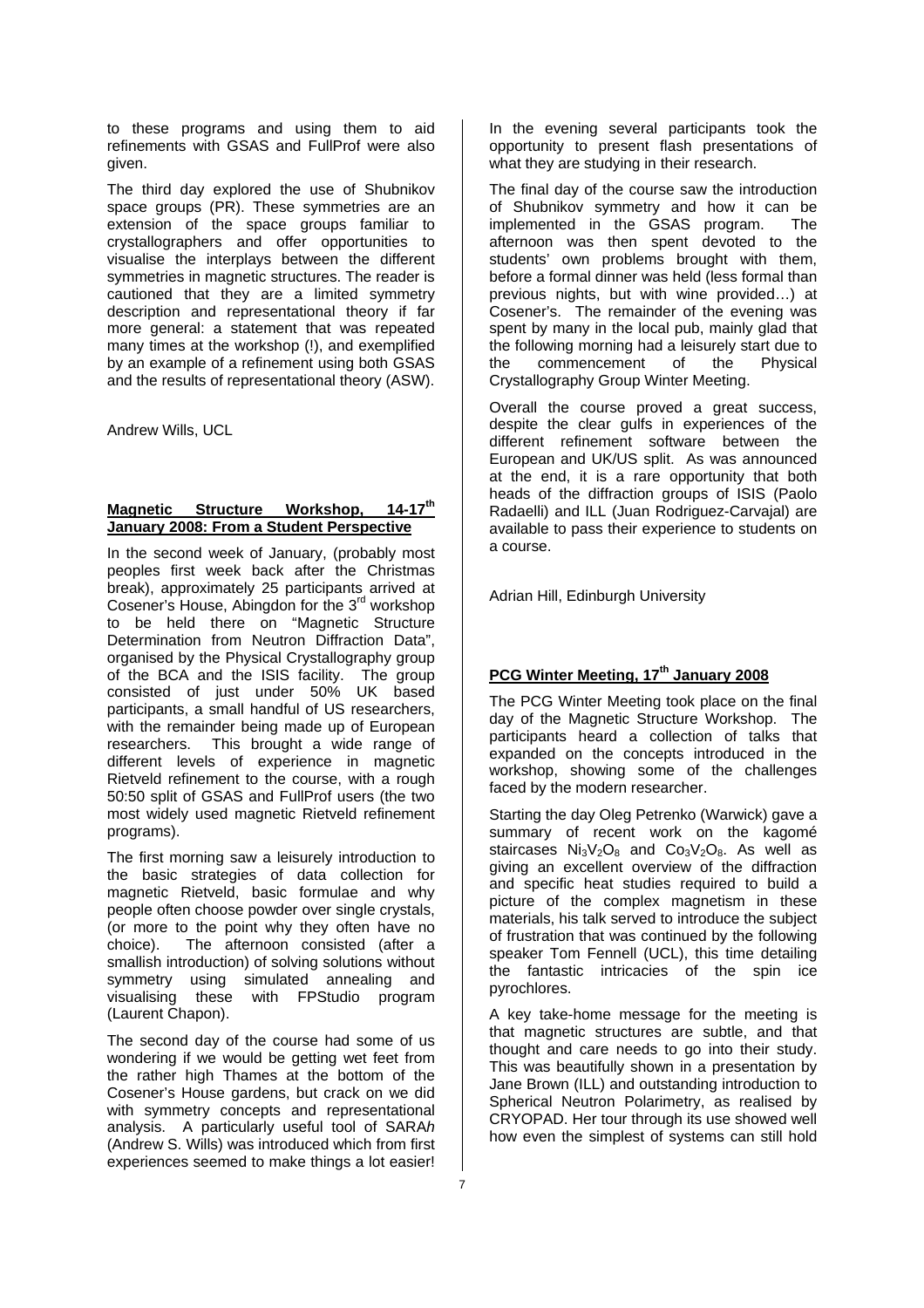questions that may only be answered by considered and careful experiment.

The meeting was closed by Alessandro Bombardi (Diamond) and a moment away from the dominance of neutron diffraction as a tool for the study of magnetic structures. Alessandro introduced the use of resonant and non-resonant X-ray scattering in  $V_2O_3$  and HoMn<sub>2</sub>O<sub>5</sub> showing how the orbital and spin contributions of the transition metal and rare earth can be probed through the different resonances. The final of many inspirational talks that were comfortably before the next set of proposal deadlines!

Andrew Wills, UCL

# **ACKNOWLEDGEMENT**

Many thanks to everyone who contributed to this issue of the PCG-SCMP Newsletter.

Ivana Evans, Durham

## **PCG-SCMP COMMITTEE**

Prof. Paolo Radaelli, Chair Rutherford Appleton Laboratory p.g.radaelli@rl.ac.uk

Dr. Dave Allan, Vice-chair Diamond Light Source david.allan@diamond.ac.uk

Dr. Matt Tucker, Secretary/Treasurer Rutherford Appleton Laboratory m.g.tucker@rl.ac.uk

Dr. Ivana Evans Department of Chemistry Durham University ivana.radosavljevic@durham.ac.uk

Dr. Andrew Goodwin Department of Earth Sciences University of Cambridge alg44@cam.ac.uk

Prof. Peter Hatton Department of Physics Durham University p.d.hatton@durham.ac.uk

Dr. John Loveday CSEC Edinburgh University j.loveday@ed.ac.uk

Dr. Serena Margadonna Department of Chemistry Edinburgh University serena.margadonna@ed.ac.uk

Dr. Andrew Wills Department of Chemistry University College London a.s.wills@ucl.ac.uk